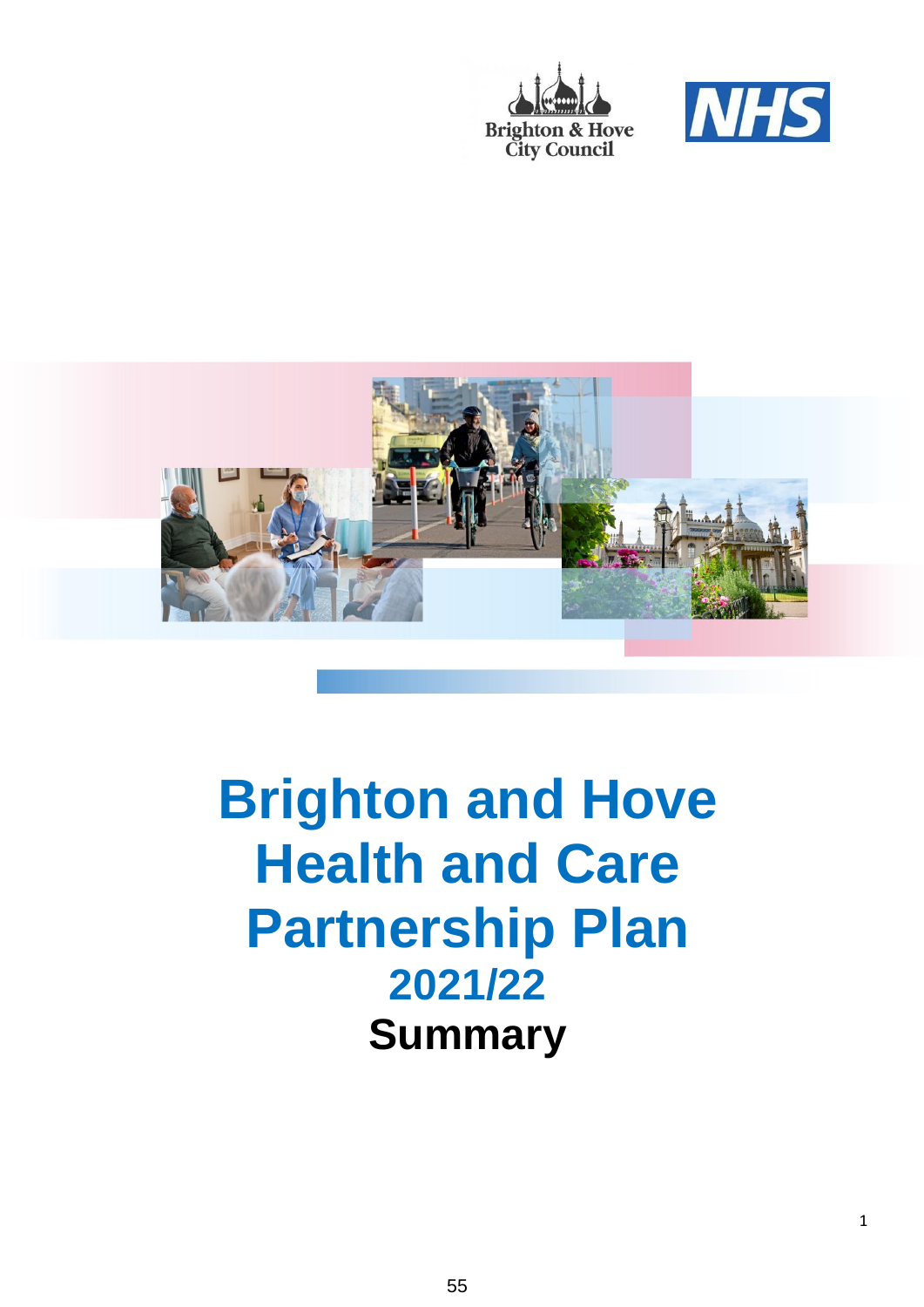### **Our vision and goals**

Our ambition is to ensure everyone in Brighton and Hove has the best opportunity to live a healthy, happy and fulfilling life. We want people to be better supported with their health and wellbeing throughout their lives by ensuring the population health and care needs are met, health inequalities are reduced and we have a health and care system that is sustainable for the future.

Our Place Based Plan sets out our ambitions for the Brighton and Hove population, providing the framework to develop joint health and care priorities year-on-year that will have the greatest impact on our population. The plan aims to set out a clear and concise vision, outcomes, priorities and measures, linking together the multiple health and care organisational plans and workstreams across Brighton and Hove and the wider Sussex system. Our plans have been developed jointly with our health and population experts, clinicians, provider partners and our population, as well as being based upon detailed population analysis.

This summary provides an overview of the full detailed plan, which has been published in the public domain.

### **Working together for our population**

The Brighton and Hove Health and Care Partnership was established in January 2020 as an alliance of organisations responsible for integrating care around our local population, improving health and care outcomes and addressing health inequalities. Our Partnership Executive is an informal place-based partnership arrangement, bringing together Brighton & Hove Clinical Commissioning Group, University Hospitals Sussex NHS Trust, Brighton & Hove City Council, Sussex Community Foundation Trust, and Sussex Partnership Foundation NHS Trust, Community Works (Representing the Voluntary and Community Sector), Primary Care Networks (PCNs) - General Practice, patients and the public.

The Partnership will drive the way we work collectively to transform services from a strategic level down to front line operational services. The focus of the ICP is not just limited to the transformation programmes but also includes how we best deliver business as usual. Through a population health management approach we will develop thinking beyond the integration of health and social care towards a shared understanding of our combined resources and assets, and use this as the basis for joint action.

#### **Working across the wider system**

We work as part of the Sussex Health and Care Partnership Integrated Care System (ICS) which is a partnership of health and care organisations working together across Sussex. Working as part of the ICS, allows health and care services to be planned and co-ordinated at a larger 'system' level at scale, while our Partnership allows us to work at a more local 'Place' level to ensure there is focus on the needs of our population.

The Sussex Health and Care Partnership has made huge strides to improve and transform health and care over the last few years, with a significant amount of work taking place behind the day-today frontline delivery of services to focus on how we can develop a system that enables our organisations to work in a more joined-up and collaborative way for the benefit of our populations.

We have agreed a vision for Sussex that sets out where we want to be as a health and care system in the future. It is a vision where people live for longer in good health; where the gap in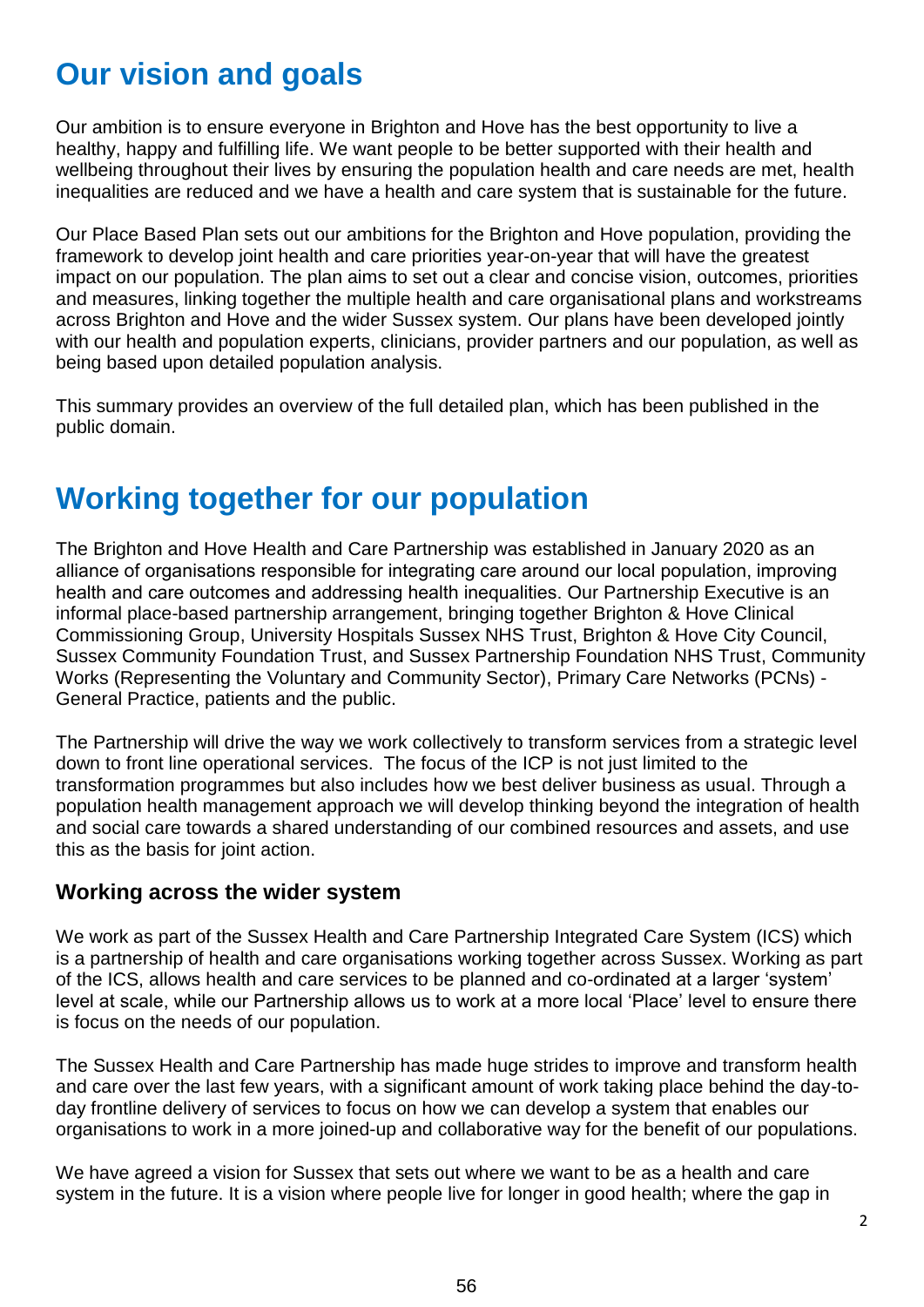healthy life expectancy between people living in the most and least disadvantaged communities will be reduced; where people's experiences of using services will be better and where staff feel supported and work in a way that makes the most of their dedication, skills and professionalism. It is a vision where the cost of health and care will be affordable and sustainable in the long term.

This vision will enable every individual living in Sussex to have access to the best health and care from the moment they are born and throughout their lives. Our place-based plan supports and enables this vision to become a reality for our local population.

### **Our population**

Brighton and Hove is a very diverse community with a population that has significant diversity. A snapshot of our population highlights:

- o **Sexuality** High Lesbian, Gay, Bisexual, and Transgender (LGBT) population, estimated that 11-15% of the population aged 16+ in 2019
- o **Deprivation** The majority of the areas of the city are within the deprivation quintile with some amongst the most deprived in England. We also have a higher proportion of older people living alone and who are income deprived.
- o **Ethnicity** One in five people were from a Black, Asian, and Minority Ethnic (BAME) group according the 2011 Census and around 53,000 residents were born outside of the UK in 2019.
- o **Homelessness, including rough sleeping** Around 400 people have been supported with accommodation including those who might otherwise be in hostels with shared facilities, those who might need to resort to sleeping rough and homeless people continuing to arrive in the city
- o **Younger Population** Brighton and Hove has a younger population compared with neighbouring local authorities, the South East and England, with 83% of the population aged under 60 years, compared with 76% in England.
- o **Children** The number of children in need of help and protection is rising locally and nationally, linked to the increase in families experiencing financial difficulties, and there is a growth in the numbers of children with statements of Special Educational Needs and Disability (SEND) or Education Health and Care Plans, some of whom will have complex medical and care needs.

Whilst the health inequalities that our population experience are not new, Covid-19 has significantly exacerbated inequality and impacted population, communities and individuals' physical and mental health. Failure to address this will lead to greater inequality, therefore, addressing health inequalities is critical and central to our work.

We have committed to transforming the way we work to promote wider integrated working in our communities between the health and social care system and the full range of services that impact on the broader determinants of health and reduce health inequalities, including housing, employment, welfare, transport, environment and leisure and voluntary, community and social enterprise sector (VCSE) services and support.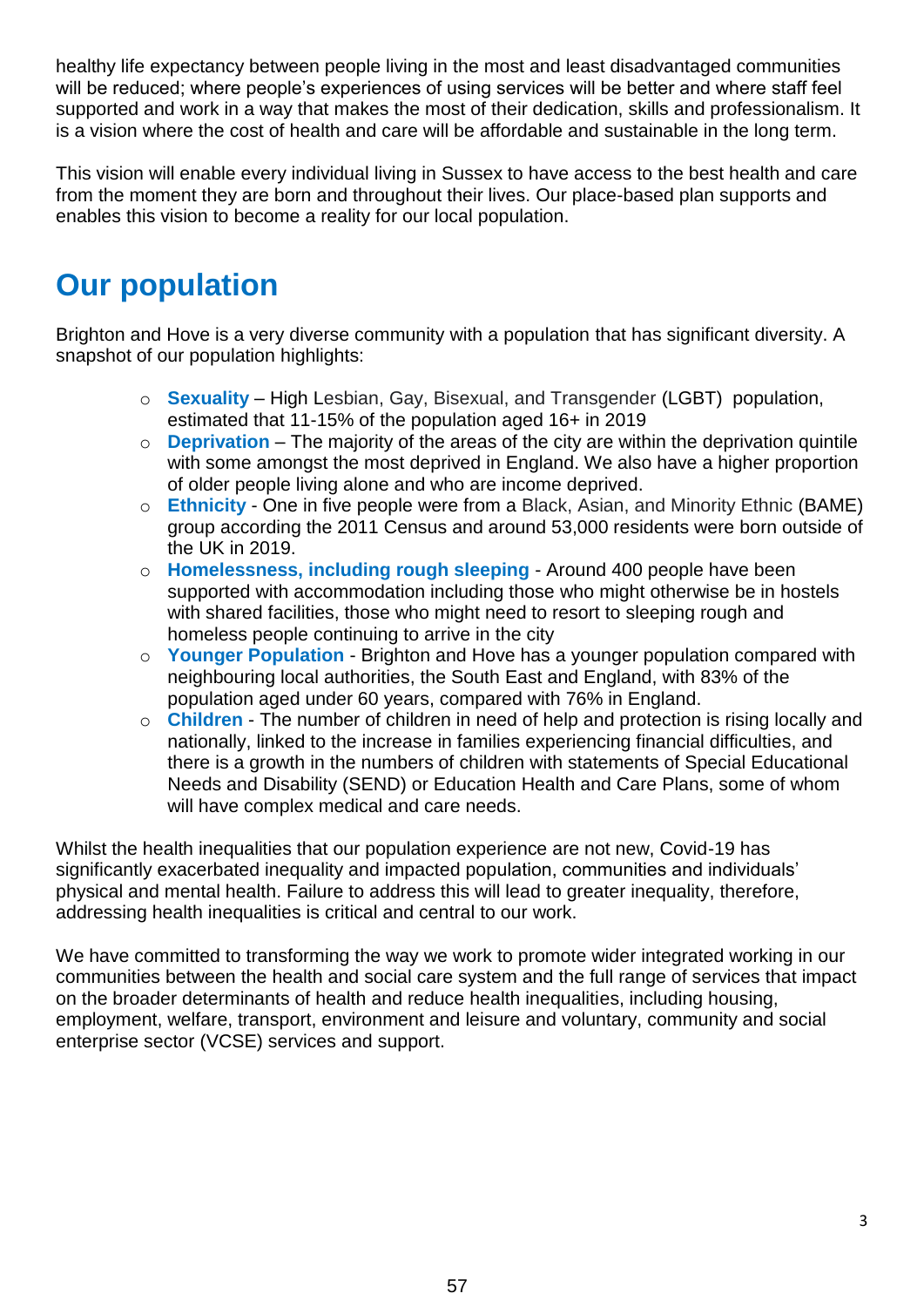# **Our challenges**

#### **Impact of COVID-19**

COVID-19 is the greatest challenge the health and care system has faced in living memory, which has made significant impacts on demand, capacity and the performance of services. In addition, the pandemic has contributed to increased disparities and health inequalities, with large sections of the community facing increased deprivation and challenges due to various personal and economic circumstances. Our partnership working has been stress tested significantly by COVID-19 and proved crucial as the system collectively came together to respond to the unprecedented challenge.

Thanks to the vaccination rollout, we are moving to restore services while remaining prepared for any future waves of the virus. We aim to build on what we learned to bring about positive change and renewal so that we can deliver improvements in health and wellbeing for our population.

#### **NHS performance**

The NHS is required to meet a number of constitutional standards on the performance of services. Despite an extremely difficult year due to the pandemic, locally we delivered a number of the required targets over 2020/21. However, there are a number of standards we have not been able to meet due to the increased and rising demand on pressure on services we are working collectively across the system to manage and improve performance.

# **Our Place Based Priorities**

We have identified five shared priorities which are a focus for collective action during 2021-22:

#### **Mental health in adults and children**

We know that in Brighton and Hove people experience poorer than average outcomes, their mental health is underpinning other physical health outcomes and is strongly associated with key issues including smoking, alcohol, substance misuse and homelessness.

#### **Multiple long-term conditions (MLTCs)**

We know that adults with MLTCs are increasing and a lot of health care services respond to single long-term conditions rather than taking multi-morbidity approach. The interaction of mental and physical health conditions is an important factor to improve outcomes. Prevalence of MLTCs correlates with deprivation and for our population MLTCs themselves are the norm in older adults and a significant driver of cost.

#### **Multi-complex needs**

We know that adverse child and adult experiences contribute to developing MCNs. Uncoordinated services and silo working are difficult to navigate. Adults with MCN aren't viewed holistically and subsequently don't meet eligibility criteria for some services

#### **Cancer**

We know that higher than expected mortality (including premature mortality) is significantly driven by preventable risk factors i.e. people not being diagnosed early enough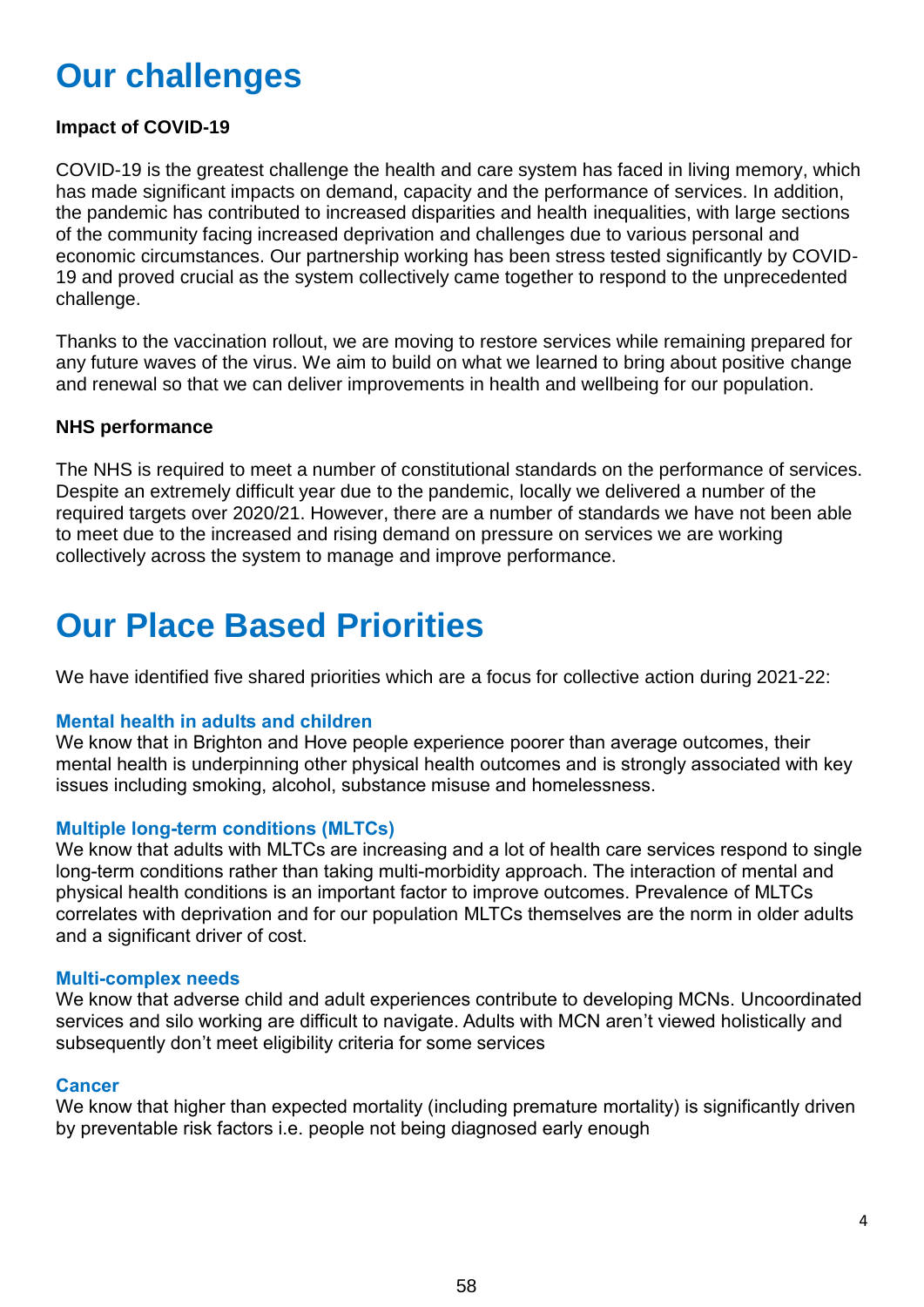#### **Children and Young People**

We know that In order to take action on health inequalities, a focus on prevention across the system with children and young people is required

The areas of focus in 2021/22 to address these issues include:

- o Developing an integrated homelessness strategy to take forward our ambition of creating an Integrated Homeless Hub with holistic, flexible, integrated and colocated, multi-disciplinary model for the population.
- o Delivering a consolidated Out of Hospital Community Healthcare Bedded Model for Brighton and Hove patients to provide resilience.
- o Develop and agree a shared outcomes framework and integrated delivery model for Adults with Multiple and Complex Needs.
- o Reframing local priorities to incorporate the impact of Covid-19, lessons learnt including from the Covid vaccine roll out and introduce a transformational approach that will reach all members of the community, for example Homeless, Learning Disability, LGBTQ and the BAME communities.
- o Partners working together to develop a robust communication and engagement approach that is appropriate and culturally sensitive and competent; using updated modern tools co-developed with communities to support improved access, experience and outcomes.
- o Undertaking work to address specific recommendations and actions arising from the Brighton and Hove Equalities and Access Work stream (EAW) in relation to health inequalities.
- o Ensuring overarching goals to address health inequalities are embedded; for example, preventing people from dying prematurely, enhancing quality of life for people with long-term conditions and helping people recover from episodes of ill health or following injury.
- $\circ$  Enhancing the Speak Up Against Cancer programme. The programme raises awareness of cancer, giving people the confidence and tools they need to attend screening appointments, recognise the signs and symptoms of cancer and to overcome barriers to getting help when it is needed.
- o Taking forward the outcomes and recommendations from the Place and Primary Care Network Population Health Management (PHM) Development Programme.

# **Our Delivery Plan**

As well as our Place-based priorities, we have a number of national and system-wide priorities and pieces of work that we are delivering locally across Brighton and Hove. A summary of our delivery plans are below, which are aligned to the delivery of the Health and Wellbeing Strategy.

#### **Population Health Management**

At Place we are committed to delivering change through a whole-area approach with a clear focus on outcomes to improving population health and ensure partners sign up to common goals. We will use data drawn from across partners to identify people with deteriorating health to influence behaviours and lifestyles which lead to poor health.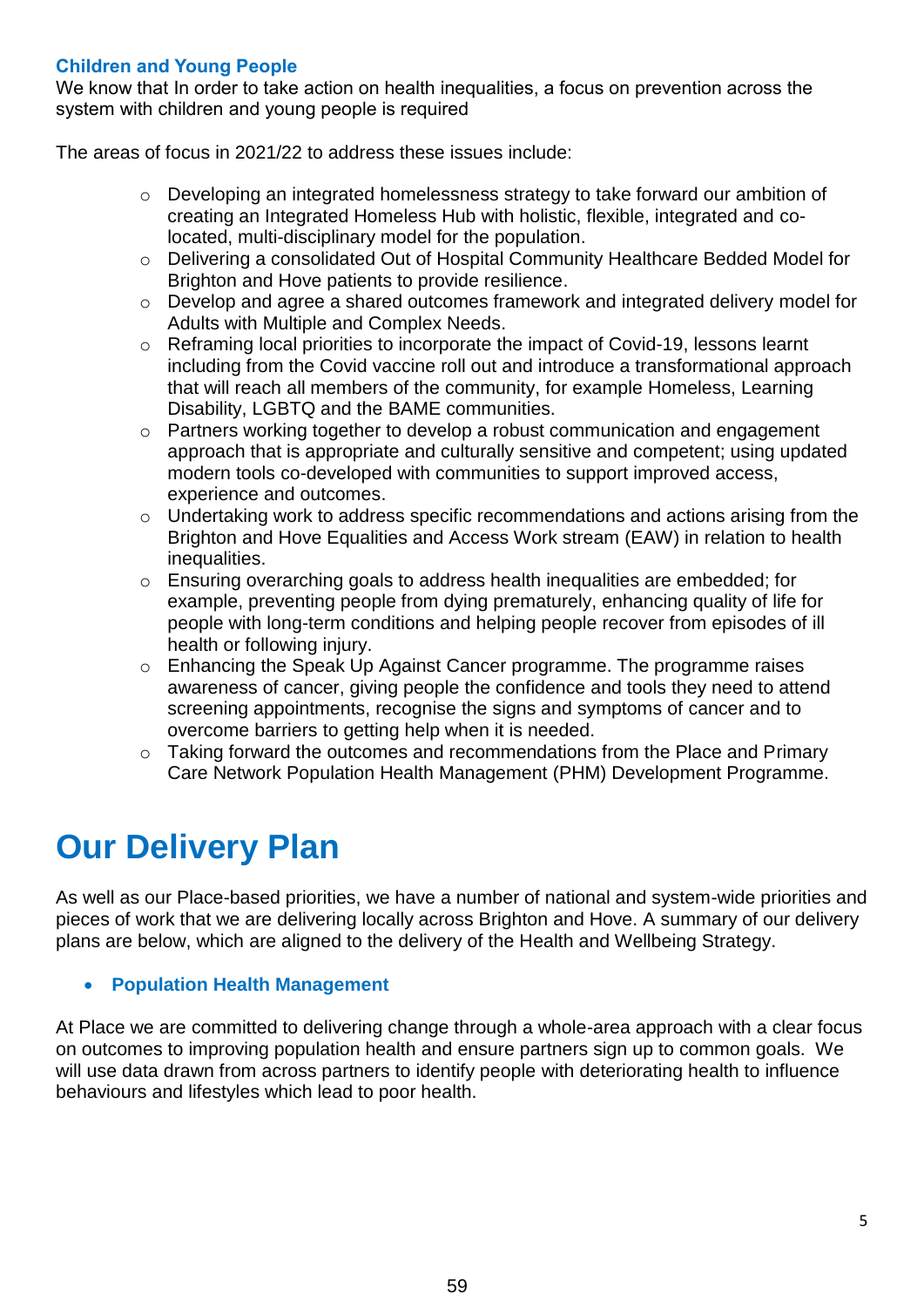#### **Addressing Health Inequalities**

In spite of overall increases in life expectancy, the variations in health outcomes between the most and least deprived communities is still growing. We will aim to address this by providing care closer to home, providing support to people to manage their own health and care, providing more joined-up care, encouraging the voluntary sector to support our populations, providing integrated physical and mental health care, and conducing robust Equality Impact Assessments.

The areas we will be looking at include:

- o Primary care developments and Primary Care Network delivery, for example supporting the growth of Population Health Management capability, anticipatory care, multi-disciplinary team working and care coordination. This will include engagement of personalised care roles within PCNs - social prescribing link workers, health and wellbeing coaches, and care coordinators - to ensure that personalised, quality, care approaches are taken forward.
- o Further developing the Brighton and Hove social prescribing model.
- o Implementing the recommendations and outcomes of the Needs Assessment
- o All local plans having a focus of health inequalities and will have specific health inequalities priorities developed as part of this that are integral to our objectives.

#### **Multiple Complex Needs**

We have an increasing number of people with Multiple Complex Needs (MCN). One in every 50 working aged adult is estimated to have one or more needs around homelessness, substance misuse or offending; of these 40% will have two or more of these needs with 52% estimated to having a mental health problem.

The key priority for 2021-22 for multiple complex needs is to work collaboratively with partners and the wider voluntary and community sector and experts by experience to develop an agreed shared outcomes framework and integrated delivery model for service delivery.

We approved the following recommendations from our April 2021 needs assessment for adults with multiple complex needs;

- o Information sharing, across all organisations.
- o Ensure that people with lived experience are engaged in a broad range of roles related to service design and delivery.
- o Identified lead professional/practitioner (care-coordinator or keyworker equivalent) coordinates the multicomponent interventions being provided.
- o A more inclusive approach to supporting people with multiple complex needs with all levels of combined mental illness and substance misuse.
- o Services practice a trauma informed approach.
- o Services are gender informed and culturally sensitive.
- o The physical health needs addressed alongside their mental health and substance misuse needs.

#### **Integrated Homelessness**

Brighton and Hove has the fifth highest level of homeless in the country, with 876 people found rough sleeping in the city in the last two years and of these 43% have been found once. However, rough sleeping represents only a fraction of the people who are without secure accommodation,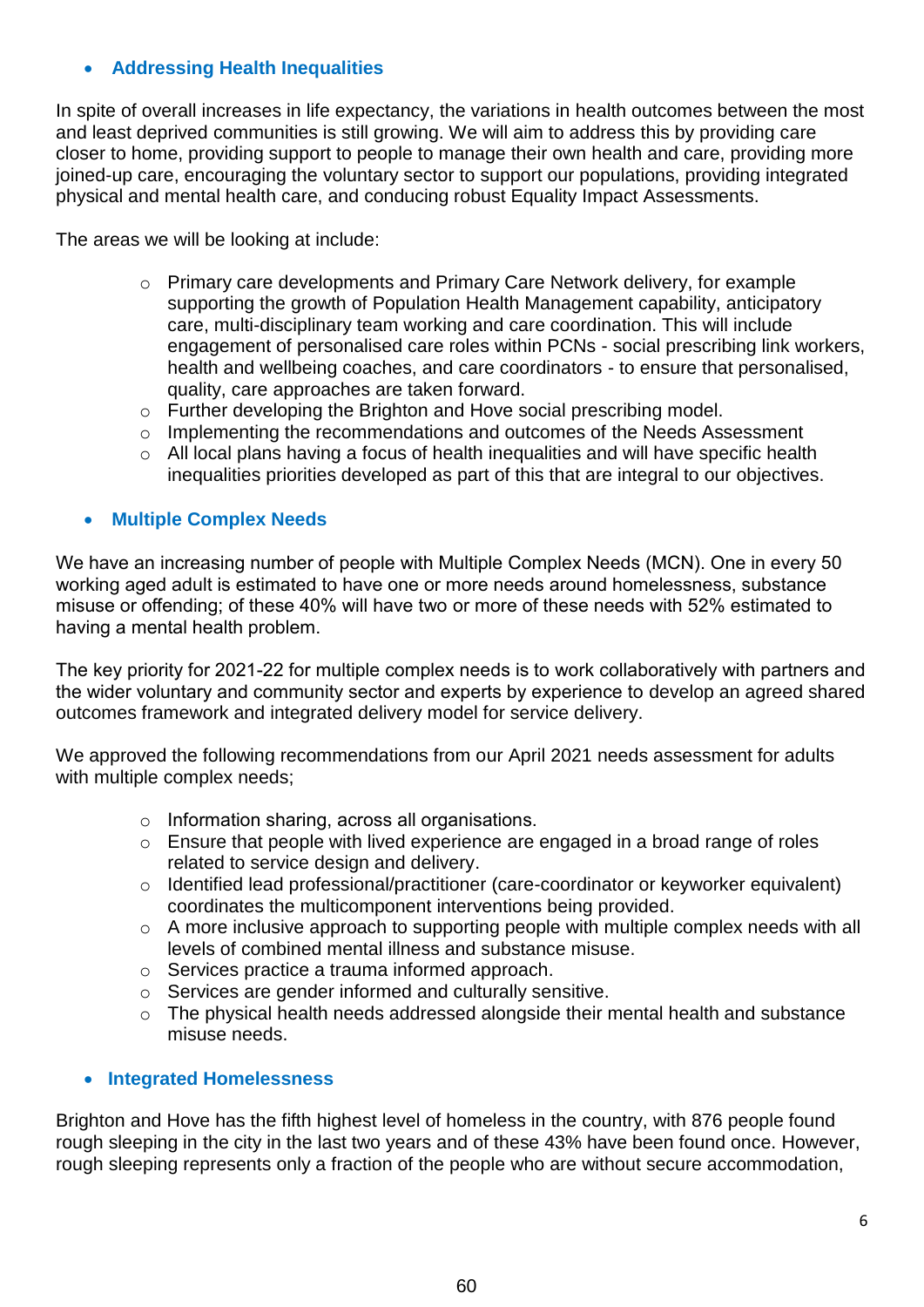there are approximately 400 in hostels and as many as 4000 in emergency and temporary housing.

The key priority for 2021-22 for Integrated Homelessness is to design a new model of delivery to increase access to and engagement with health and care at a primary and community level and to deliver quick and responsive interventions to manage health and care needs.

#### **Out of Hospital Transformation**

The current out of hospital model for Brighton and Hove is too complex and requires transformation at all levels to ensure that there is greater emphasis on prevention and early intervention, targeted care and support that prevents unplanned hospital admission or A&E attendance, facilitates early supported discharge and enables people to live and stay well so that fewer people need to access hospital care.

The aims of the Out of Hospital transformation includes enabling enable people to take responsibility for managing their own health and wellbeing in the most appropriate setting for them; delivering a model of care that ensures people are at the centre of their care, enabling them to achieve the outcomes that are important to them and promotes a shift in focus from dependency and ill health to independence and wellbeing; and reducing health inequalities.

The key priority for 2021-22 for the Out of Hospital Strategy is to deliver a consolidated Out of Hospital Community Healthcare Bedded Model for Brighton and Hove patients to provide resilience; and to commence the development of a longer term strategy for community health beds.

#### **Primary and Community Care**

Primary and Community care sit at the heart of our ambition to deliver integrated care, personalised care, reduce health inequalities and improve outcomes for those with long term conditions. We are taking a number of short and long term actions to ensure the population is fully vaccinated against Covid-19, have access to high quality services, primary care remains supported and resilient, and we are able to continue the development of Primary Care Networks. We are working together to improve timely access to services closer to home, increased proactive care and ensuring unnecessary hospital admissions are avoided.

#### **Long Term Conditions**

During 2020/21, the Primary Care and Community Collaborative Network agreed to establish a Long Term Conditions programme which includes supporting those with multiple long term conditions and specific programmes relating to diabetes, respiratory, stroke, cardiac and CVD prevention.

The key priorities for 2021-22 for each of these areas are:

**Cardiovascular Disease (CVD)**: As part of the Population Health Management Development Programme, shape a system-wide CVD Prevention strategy: from intelligence, to insight, to action, to measurement.

**Stroke:** Deliver the Sussex Health and Care Partnership Integrated Stroke Delivery Network Place work programme for 2021-22.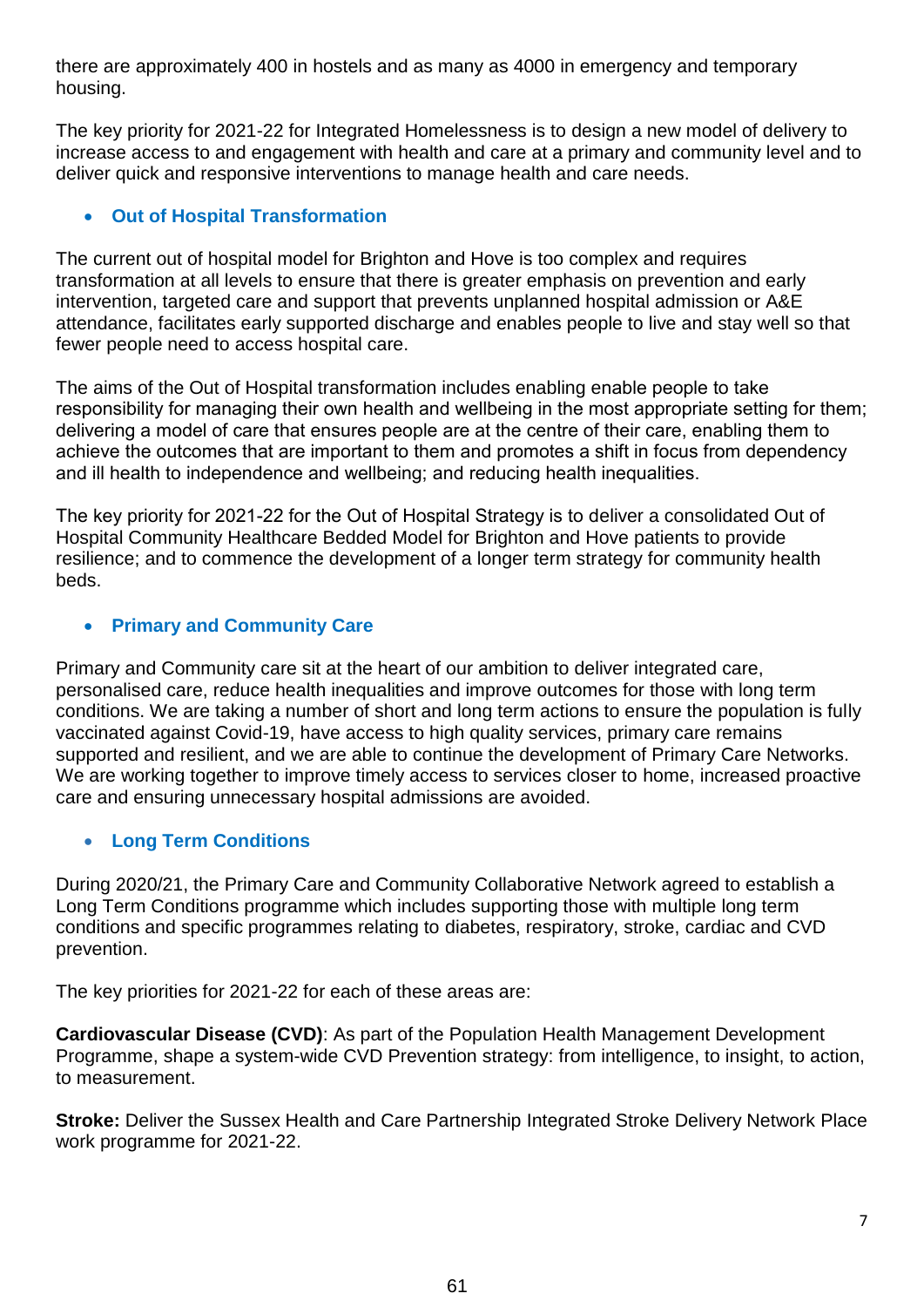**Respiratory:** Deliver the SHCP respiratory network 2021-22 plans in partnership with local places.

**Cardiac:** Deliver the cardiac specific ambitions within the NHS Long Term Plan, in addition to those covered through the CVD prevention programme.

**Diabetes:** Reinstate a number of significant transformational diabetes projects that were paused during the pandemic and these are now priorities for 2021-22.

#### **Urgent Care**

We have been working collaboratively across Sussex and with patient groups for a number of years to develop strategic solutions that deliver the nationally mandated outcomes required of an Integrated Urgent Care (IUC) system. We are focusing on four areas: NHS111-Clinical Assessment Service (CAS) including NHS 111 First; Sussex Home Visiting Service; Urgent Treatment Centres (UTCs) - co-located and stand-alone; and Place-based models of Integrated Care.

These four components work together alongside primary care, community pharmacy, ambulance and other community-based services, to provide locally accessible and convenient alternatives to A&E for patients who do not need to attend hospital. This also supports primary care and keeps people closer to home.

Our key priority for 2021-22 for Urgent Care is to provide urgent and emergency care close to home, and reducing risk of nosocomial infection; and ensuring that wherever a patient accesses care that the triage and streaming systems are consistent "Right Place, Right Service, First Time".

#### **Planned Care**

We are working in an integrated way to ensure backlogs of patients waiting for planned care are reduced, variation in services are reduced, outcomes are improved and patients are treated equitably and in the right order across the system.

Our key priority for 2021-22 for planned care is to deliver the planned care restoration and recovery programme for this year. This will need to be done in a radically different way to respond to the challenges we face and ensure we have sustainable services in the future. Our plan builds on the learning and transformation born out of necessity during 2020-21 such as the use of digital, learning from the Pandemic, but also the following specific requirements set out in national guidance.

#### **Cancer**

We will continue to work within the wider cancer programme to transform and restore our services across the county to improve patient experience and outcomes. In the long term, we are developing approaches to increase uptake and access to services that will reduce emergency presentations and ensuring better outcomes. We are taking short-term actions, including focusing on health inequalities and personalisation of cancer; restoring services to 'near normal' levels; supporting community diagnostic hubs; and maximising capacity.

#### **Mental Health**

We will continue to work towards our system-wide mental health plan, which is backed by significant new investment. This aims to transform mental health provision, improve patient outcomes, experience and quality of care, and reduce variation across Sussex. Our long-term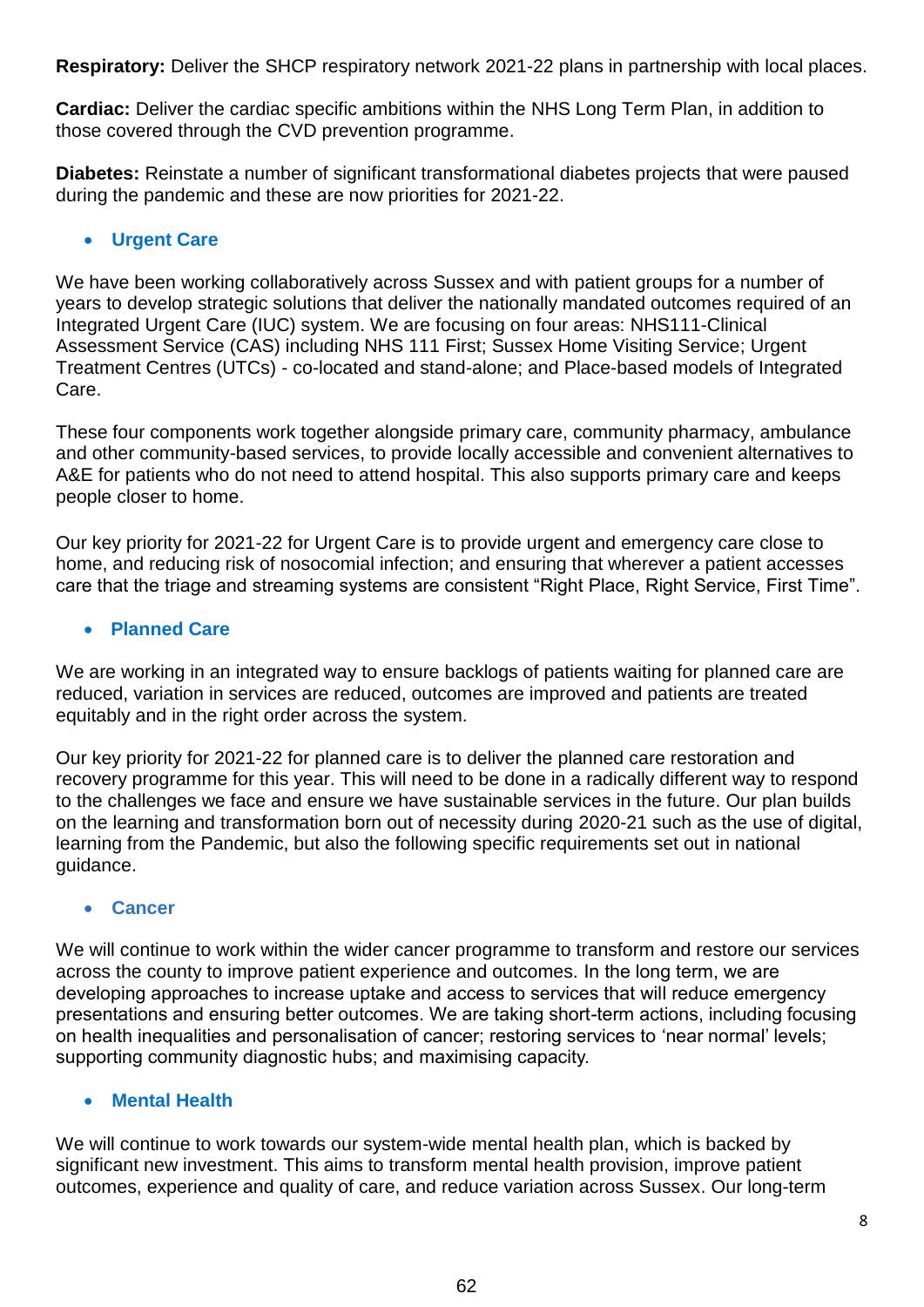transformation priorities are to increase physical health checks for people living with serious mental illness, and develop community integrated services. Our short-term actions for 2021-22 focus on the following areas: Perinatal mental health services; children and young people mental health; children and young people eating disorders; improving Access to Psychological Therapies (IAPT); adult urgent care; adult community; PCN mental health roles; acute mental health care; dementia; suicide reduction and bereavement support; the staff wellbeing hub; housing; and personalised care.

#### **Learning disabilities and autism**

We will continue to implement the ambition set out in the Sussex Learning Disability and Autism Programme with the aim of reducing health inequalities for individuals with a learning disability, autism or both, reducing reliance on inpatient care, and improving the quality of services through reduced waiting times, reduced admissions, and reduced 'hand offs between services.

We will be delivering new community based services to enable people to be discharged following long stays in hospital, remodelling an integrated forensic service including for people with a learning disability or autism, and implementing and active monitoring the dynamic support register for children and young people and associated network meetings to support children to remain in the community. We will be improving physical health checks for people living with learning disabilities and designing a series of projects that will reduce waiting times and improve outcomes for children and families needing an assessment via the Neuro Developmental Pathway.

#### **Children and Young People**

We are taking a collaborative and inclusive approach to ensure children, young people and their families are at the heart of all that we do. The key priority for 2021-22 is to include a stage process to develop a Sussex Children and Young People (CYP) physical health strategy that sits alongside and aligns to a Sussex CYP Mental Health and Emotional Well-being strategy and the Sussex CCGs Learning Disabilities and Autism strategy, as well as the continuation of the work programmes which underpin the delivery of NHS Long Term Plan and against statutory responsibilities for children.

#### **Maternity**

We are working together to improve the support and experience of women, with improved capacity and choice, reduced interventions, reduced pre-term births and reduced risks of maternal and neonatal harm. Our key priority for 2021-22 is to deliver a revised maternity and neonatal transformation programme.

### **Our workforce**

We will continue to work with the Sussex Health and Care Partnership Workforce Programme which drives longer-term workforce planning, recruitment and training across Sussex. We also recognise there are opportunities to look at how the collective workforce for health and care across Brighton and Hove is deployed and developed in support of our integration and transformation plans. Opportunities at Brighton and Hove might include flexible deployment of staff across organisations and integration of teams and training to support multi-agency working. There will also be opportunities to help frontline staff to understand and connect with local communities, generating new ways of working that recognise and support the role people and communities can play in improving their own health.